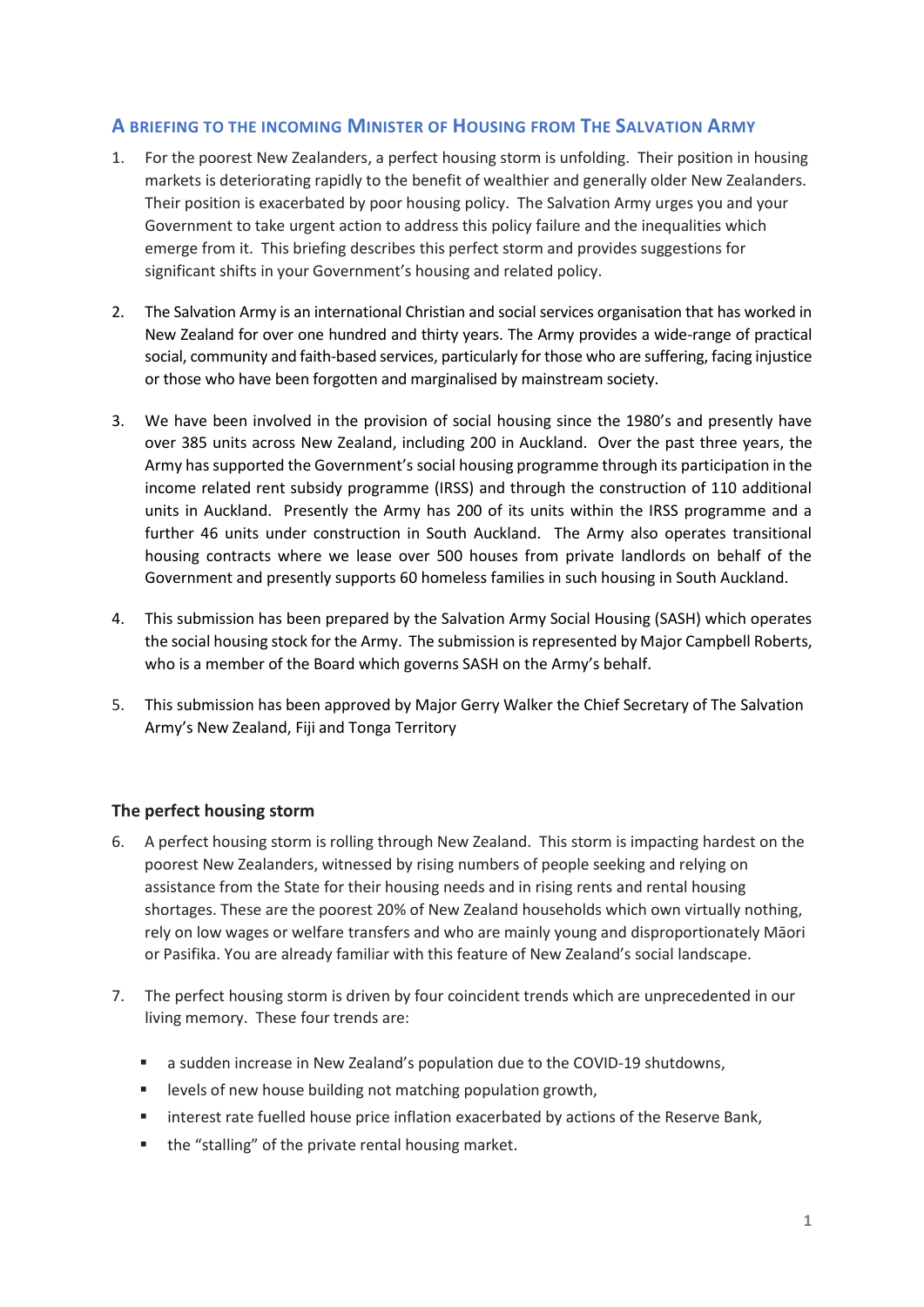#### **A sudden increase in New Zealand's population.**

- 8. Media commentary on recent immigration trends has created the impression that migration numbers during the COVID-19 border closures have been relatively modest – especially in comparison with recent migrant numbers<sup>1</sup>. This commentary is misleading as it is based on Statistics New Zealand's definition of who is a migrant rather than on the raw count of the people moving in and out of the country. Such a count – that of the net of passenger movements over New Zealand's borders, is reported in Figure 1 for the ten years to June 2020. This data shows that **during the year to 30 June 2020 164,000 fewer people left the country than arrived**. This figure is more than the sum of the preceding three and a half years.
- 9. While it is accurate to attribute much of this net increase in New Zealand's population to temporary visa holders being unable to leave New Zealand due to border closures, the reality is that these people need housing regardless of their residency status. This additional housing need places extra pressure on the stock of affordable housing in New Zealand. This pressure is one of the drivers of what appears to be unrelenting increases in social housing waiting lists.



**Figure 1:** Net numbers of people arriving in New Zealand – 2011 to 2020<sup>2</sup>

#### **Inadequate rates of new house building**

- 10. Against this rapid increase in the population living in New Zealand, recent house building activity has been at near record levels. Over 37,000 consents for new dwellings were issued during the year to 30 June 2020 – this is the second highest number on record. The trend of consents for new dwellings is provided in the following graph for the ten years to June 2020.
- 11. New dwelling consents are, however a poor indicator of changes in housing availability. They take no account of the background population growth (which ideally should match growth in the housing stock) or of the fact that houses are being demolished and abandoned continuously.
- 12. If New Zealand houses are anticipated to last 100 to 150 years with a national housing stock of 1.9 million dwellings then between 13,000 and 19,000 new dwellings need to be built each year to replace those abandoned, destroyed or demolished. With an annual population growth of 1% and current dwelling occupancy rates, a further 19,000 dwellings annually are required to cater for that growth. However, annual population growth over the past decade has averaged 1.7%, and if such a growth rate continues, we should expect to be building around 27,000 new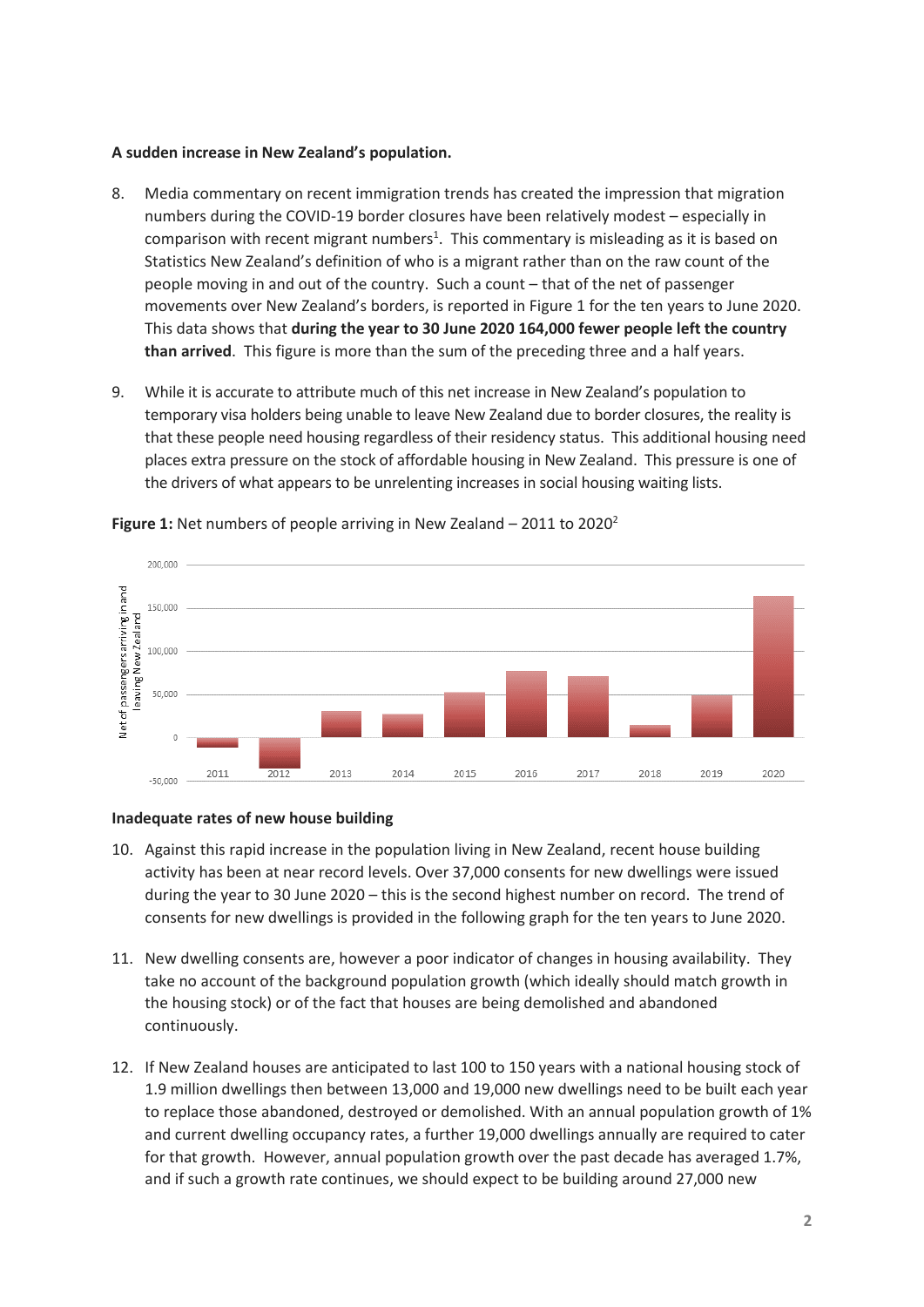dwellings each year to cater for this growth. In other words, **the new normal for new house building should be around 40,000 to 46,000 dwellings per year** to cater for population growth and stock replacement. Historic building rates have been woefully inadequate.



**Figure 2:** Consents for new dwellings – 2010 to 2020<sup>3</sup>

#### **Interest rate fuelled house price inflation and the Reserve Bank**

- 13. For several macro-economic reasons including low demand for debt, massive liquidity in capital markets and the actions of the Reserve Bank, interest rates are at historic lows. Figure 3 below, charts the floating mortgage interest rate over the past 20 years. By mid-2020 the floating mortgage interest had fallen to 4.4% - down about 1.3% on 15 months earlier. Fixed-term rates offered by banks have fallen below 3% per annum.
- 14. Current rates are the lowest in the 56 years of Reserve Bank data, while interest rates in the United Kingdom are the lowest in 250 years. These are unprecedented times in terms of monetary economics and the quantitative easing of central banks, currently and over the past decade provide no expectation that interest rates will rise any time soon.



**Figure 3:** Floating mortgage interest rate – 2000 to 2020<sup>4</sup>

15. Low interest rates inflate asset prices and particularly house prices, and we see this in New Zealand at present. Figure 4 below, records changes in the median sale price of houses nationally and Auckland. **House prices have risen by around 10% over the past year** to new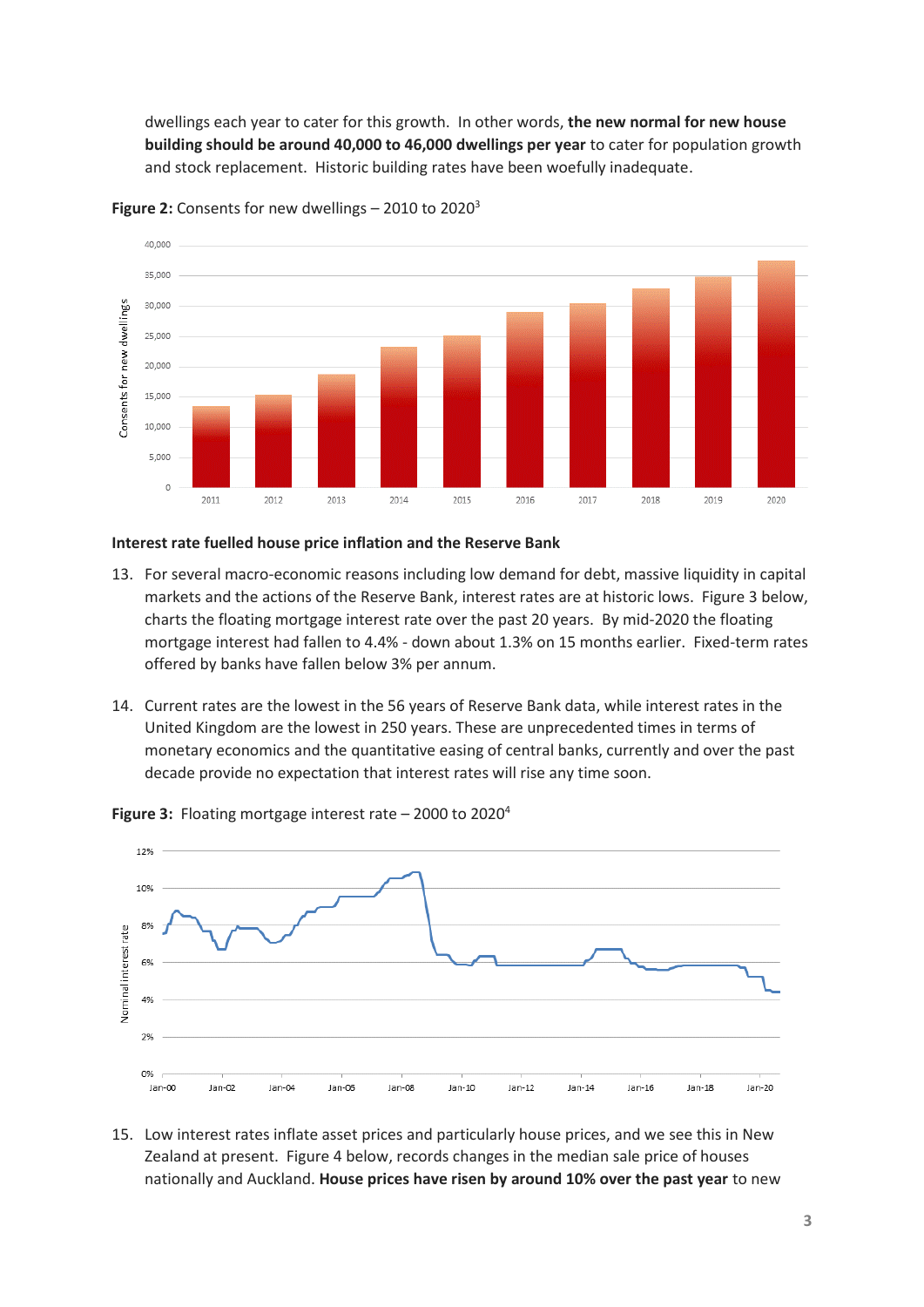records almost everywhere in New Zealand. In mid-2020, the median house sale price in Auckland was around \$920,000 while in New Zealand as a whole it was \$640,000. House price inflation has been exceptionally high in provincial cities where, until now, housing affordability has not been a problem. In Gisborne, for example, the median house sale price rose 47% over the 12 months to September 2020 to \$560,000<sup>5</sup>.

16. These price changes in regional housing markets are concerning as they portend other changes which will disadvantage low income families and tenant households. We may be seeing these impacts in the growing social housing waiting lists in many regional towns and cities.



**Figure 4:** Median house sale price - 2010 to 2020<sup>6</sup>

17. That falling interest rates should prompt house price increases is entirely predictable, especially with the policy mix followed by the Reserve Bank. With the official cash rate (OCR) approaching zero some of this policy mix has become impotent as an economic lever which has caused the Reserve Bank to consider what it describes as other "least regrets" monetary policy tools. Such tools include negative OCRs and lending to banks to support this (the Funding for Lending Programme or FLP)<sup>7</sup>. The Reserve Bank sees little need or opportunity to mitigate the effects of "least regrets" monetary policy actions which affect demand for housing. Moreover, the **Reserve Bank only poorly understands that mistakes in its prudential regulation of banks constrain the supply of housing**.

#### **Private rental market has stalled**

18. Evidence is early and limited, but the private rental market has probably stalled over the past year. By stall we mean that investor interest in private rental housing may have waned and that the **numbers of dwellings available for rent in the private market have not kept pace with population growth and demand**. For example, the numbers of tenants' bonds lodged with Ministry of Business Innovation and Employment flattened off over the past 12 months – rising just 0.2% or by less than 1000 over the year to September 2020. The trends in these numbers are reported in the following graph.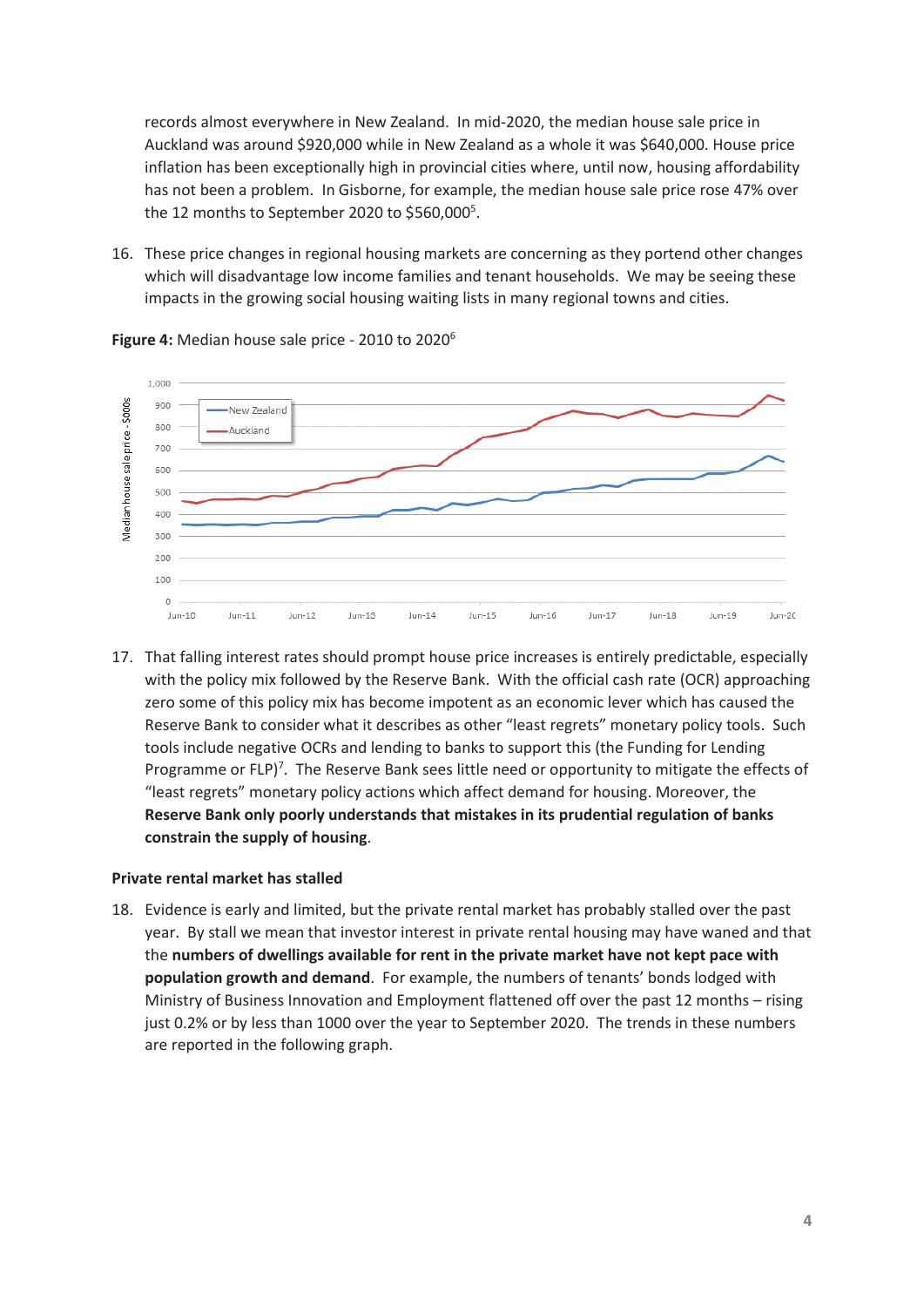

### **Figure 5:** Active tenancy bonds - 2010 to 2020<sup>8</sup>

19. Recent rent increases are a further indicator of a tightening private rental market. The following graph reports relative changes in the lower quartile rent for New Zealand alongside changes in employees' wages and salaries and the rent index reported in Statistics New Zealand's consumer price indices series. Over the year to June 2020, the lower quartile rent for New Zealand rose 4.4% while employees' wage rose just 0.1%. Over the five years to June 2020, the lower quartile rent rose 25% while wages rose 13%. **We see strong evidence on our frontline to suggest that low income tenants are being squeezed financially by rents rising faster than incomes**.

**Figure 6:** Indicators of changes in rents and incomes – 2010 to 2020**<sup>9</sup>**



# **The rising cost of housing assistance**

20. This perfect housing storm is playing out in growing demand for housing assistance from the State. The numbers of people receiving emergency housing assistance have risen from under 9,000 in late 2016 when such assistance was introduced, to just under 45,000 households in September 2020. These numbers rose almost 40% over the six months since the first COVID-19 lockdowns. **The total cost of housing assistance and housing related hardship assistance has risen by two thirds between 2016 and 2020 to around \$3.5 billion during the year to 30 June 2020.** Details of these increases are offered in the following table.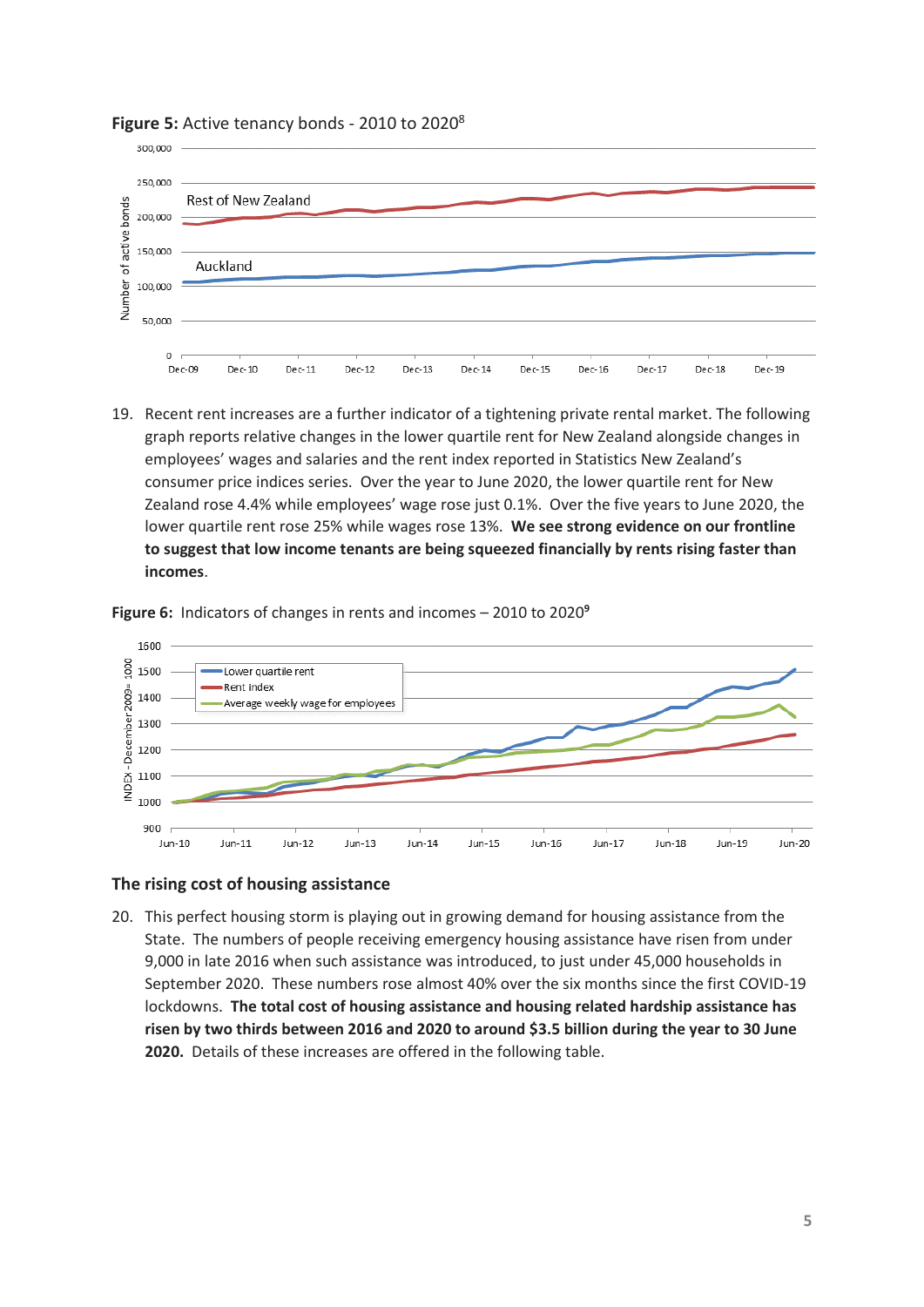| June years                       | 2016  | 2017  | 2018  | 2019  | 2020  |
|----------------------------------|-------|-------|-------|-------|-------|
| <b>Accommodation Supplement</b>  | 1.164 | 1.129 | 1.204 | 1.641 | 1,708 |
| Income related rent subsidies    | 755   | 848   | 890   | 965   | 1,070 |
| <b>Emergency housing SNGs</b>    |       | 29    | 33    | 93    | 223   |
| Other temporary hardship support | 218   | 266   | 292   | 388   | 500   |
| <b>TOTAL</b>                     | 2,137 | 2.273 | 2,418 | 3,087 | 3,501 |

**Table 1:** Costs of housing assistance and housing related hardship support – 2016 to 2020 *(\$millions*) 10 **.** 

21. **The social housing waiting list has almost reached 20,000 households and has doubled in two years**. This growth is illustrated in the following graph. Early increases in the waiting list were most likely due to a recognition of suppressed demand, but recent increases are a symptom of rental housing shortages in many regional towns and cities. For example, between June 2019 and June 2020, unmet demand for social housing rose 85% in Hamilton and Napier-Hastings, by 77% in Rotorua and 63% in New Plymouth.





22. While there appears to have been credible progress in the numbers of social housing units within the income related rents subsidy (IRRS) programme much of this apparent increase in the supply is from the conversion of NGO and council owned social housing into the subsidy programme. This conversion includes some of those now provided by The Salvation Army under the IRSS programme. Between June 2018 and June 2020 the numbers of tenancies within the IRRS programme grew by more than 4,300 units although only 1800 of these were due to an increase in the public housing stock now owned by Kainga Ora. These trends are reported in the following graph.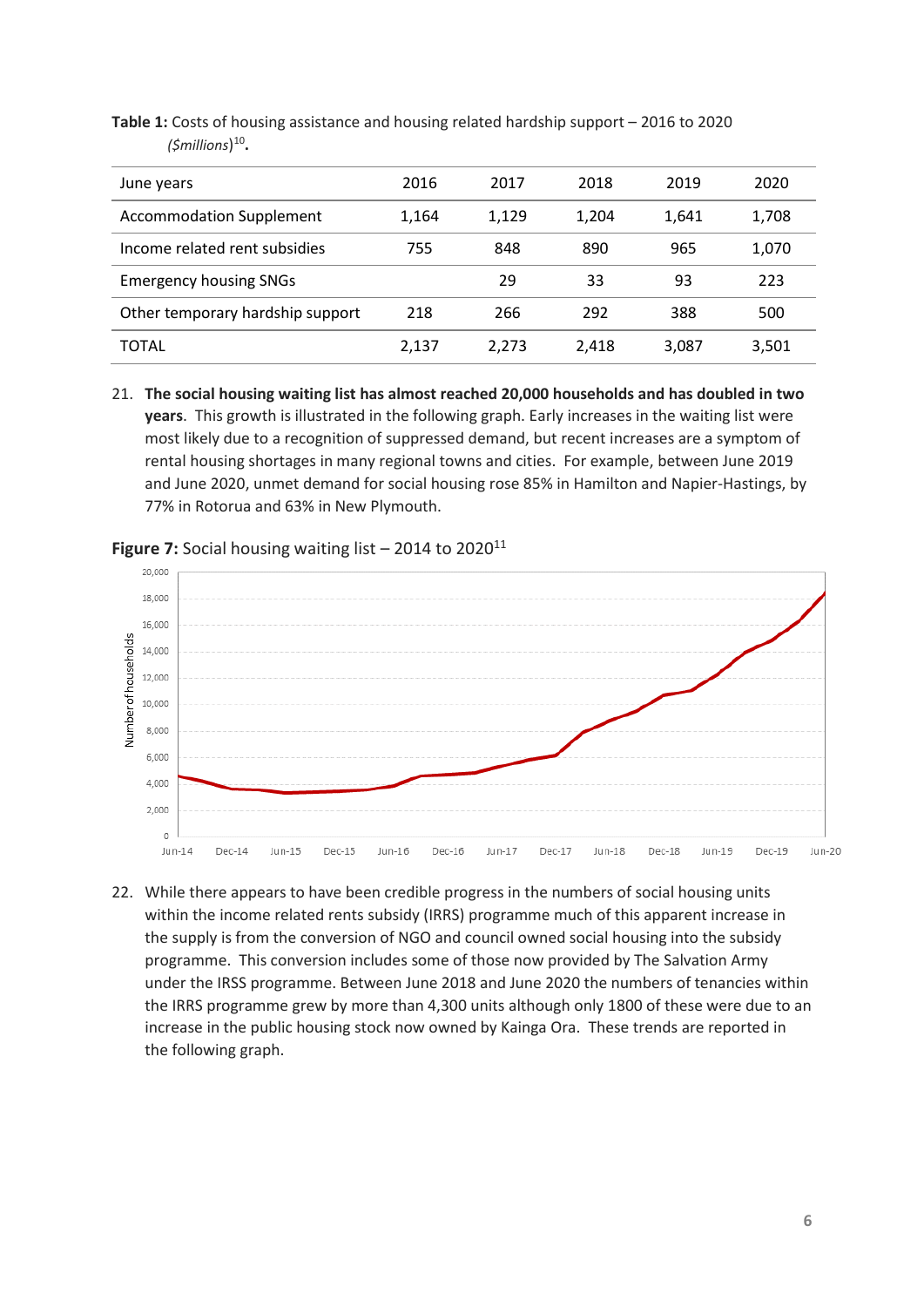

# **Figure 8:** Social housing supply – 2017-2020<sup>12</sup>

# **Some policy proposals**

- 23. We have several proposals for policy change which we offer for your consideration. They are based on five key assumptions for what the medium-term future holds for New Zealand and its housing system. These are as follows:
	- historically low interest rates will continue and, if the Reserve Bank does not address even its "least regrets" policies, will continue to fuel house price increases,
	- banks will facilitate this house price inflation by lending larger and larger sums to home owners and investors, creating irretrievable moral hazard from the exposure of highly indebted households to interest rate increases and income insecurity,
	- accelerated migration will resume once border controls are relaxed, as such flows are essential to New Zealand's current economic growth model and the prevailing narrative around how labour markets should work,
	- some investor interest in private rental markets will return although rents will continue to rise faster than wages and benefit levels given the high house prices associated with new investment,
	- the cost to taxpayers of housing assistance through cash transfers, rent subsidies to social housing providers and for running Kainga Ora will rise in real terms and as a proportion of Government's social spending.
- 24. These policy proposals are offered as a set of eight themes which might guide the significant policy shifts which we believe are necessary over the next 12 to 18 months. These themes for shifts in housing policy are as follows:
- 25. **Minister of Finance direction to Reserve Bank.** The Reserve Bank says it has taken the "least regrets" approach by raising house prices to assist in achieving full employment and stability of the financial system. However, its actions are directly contributing to rising house prices and housing related poverty. Its independence in monetary policy and prudential regulation of banks should not be mistaken for lack of accountability or the absence of checks and balances under the Reserve Bank Act. We note the Minister of Finance's power under s68B of the Act to direct the Reserve Bank to have regard to government policy. The Minister of Finance should direct the Reserve Bank to - be fully transparent in the assessment of its options. This should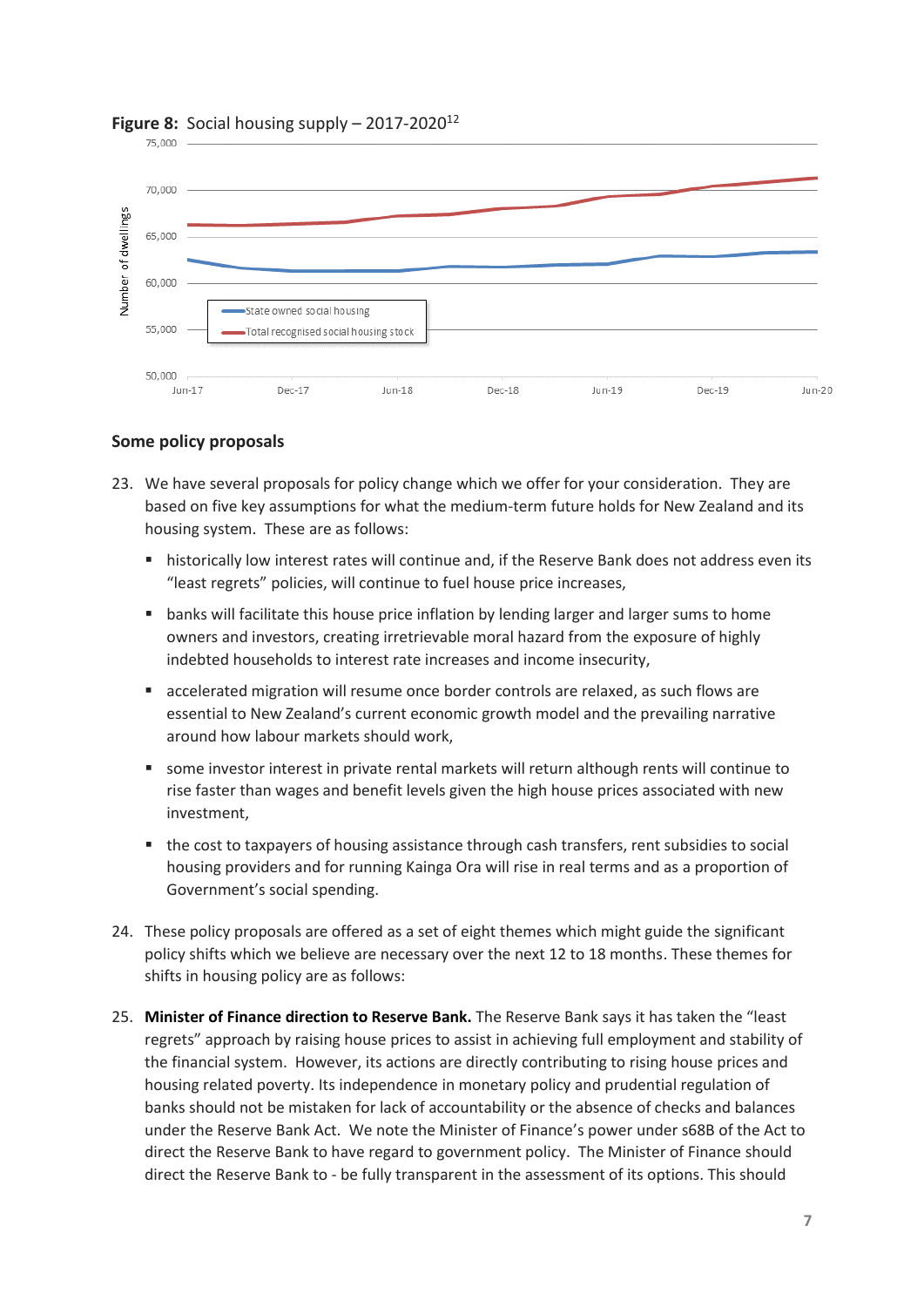include assessment of the distributional impacts across communities; provide six monthly reporting on its efforts to mitigate the negative impacts of its actions on housing and ensure that indeed its actions involve "least regrets"; urgently review its prudential banking standards to correct its mistakes that constrain housing tenure innovation and supply. The Reserve Bank Act Review is underway, and we express our concern that public consultation has been exclusionary given the technical nature of the presentation of issues by officials. We suggest that your Government instructs officials to revisit consultation to ensure that the public is appropriately consulted and your Government fulfils the Crown's Treaty obligations. Your Government and in particular, **the Minister of Finance should not let the apparent gap between the Reserve Bank's mandate and housing policy continue.**

- 26. **Tighter regulation of lending on housing**. A vital role of the Reserve Bank is the regulation of bank lending to minimise macroprudential risk within the financial system. Historically low interest rates coupled with central banks' liquidity support may yet make the perfect housing storm worse. This can occur with the moral hazard which is being created, where heavily indebted home owners face far more significant interest rate risk and who may expect Government support should interest rates rise. As the Reserve Bank considers how it may support banks through term lending, **some influence on what and how banks consequently provide credit should also occur**.
- 27. **A measured immigration policy**. It is clear that high rates of immigration impact on the demand for housing and public services. If this demand is not provided for shortages result. Over the past decade, New Zealand's economic growth model has been driven by immigration as a means of generating extra consumer demand and meeting employer demands for labour. This approach has been at the expense of housing provision for low income New Zealanders and tens of thousands of unemployed locals – many of them teenagers. Our aging population requires New Zealand to have an active immigration policy. However, **our migration policy should be more intentional and driven by a sense of what New Zealanders want New Zealand to be in 50 years**. Whatever level of immigration is decided on through an informed public debate, it should be planned for so that there are sufficient houses and public services for new migrants and resident New Zealanders alike. It is crucial that our current problems of homelessness and unmet housing are not blamed on recent migrants but instead on inadequate public policy.
- 28. **A focus on wealth inequality**  a neglected feature of New Zealand's economic landscape is large and growing wealth inequality. In 2018 Statistics NZ reported that the poorest 50% of adult New Zealanders possessed less than 9% of household wealth while the wealthiest 10% possessed more than 50% of such wealth. Housing and housing related policies are central parts of this landscape. Reserve Bank figures report that 53% of New Zealanders' wealth is held in housing and that over the five years to March 2020 housing represented more than 60% of the \$540 billion in wealth accumulation. Most of this housing wealth accumulation was untaxed and went to 63% of households which own housing. Such accumulation is something of a zero-sum game because those who don't own housing have to pay those who do for a place to live. Rising housing values drive higher rents and so redistribute income from tenants to owners. **One of the underlying drivers of the growing social housing waiting list is this growing wealth inequality**. Addressing rising inequality requires, amongst other things that Government shift its tax base toward wealth and away from income tax. We encourage you to reconsider your Government's stance on its unwillingness to tax wealth instead of income. We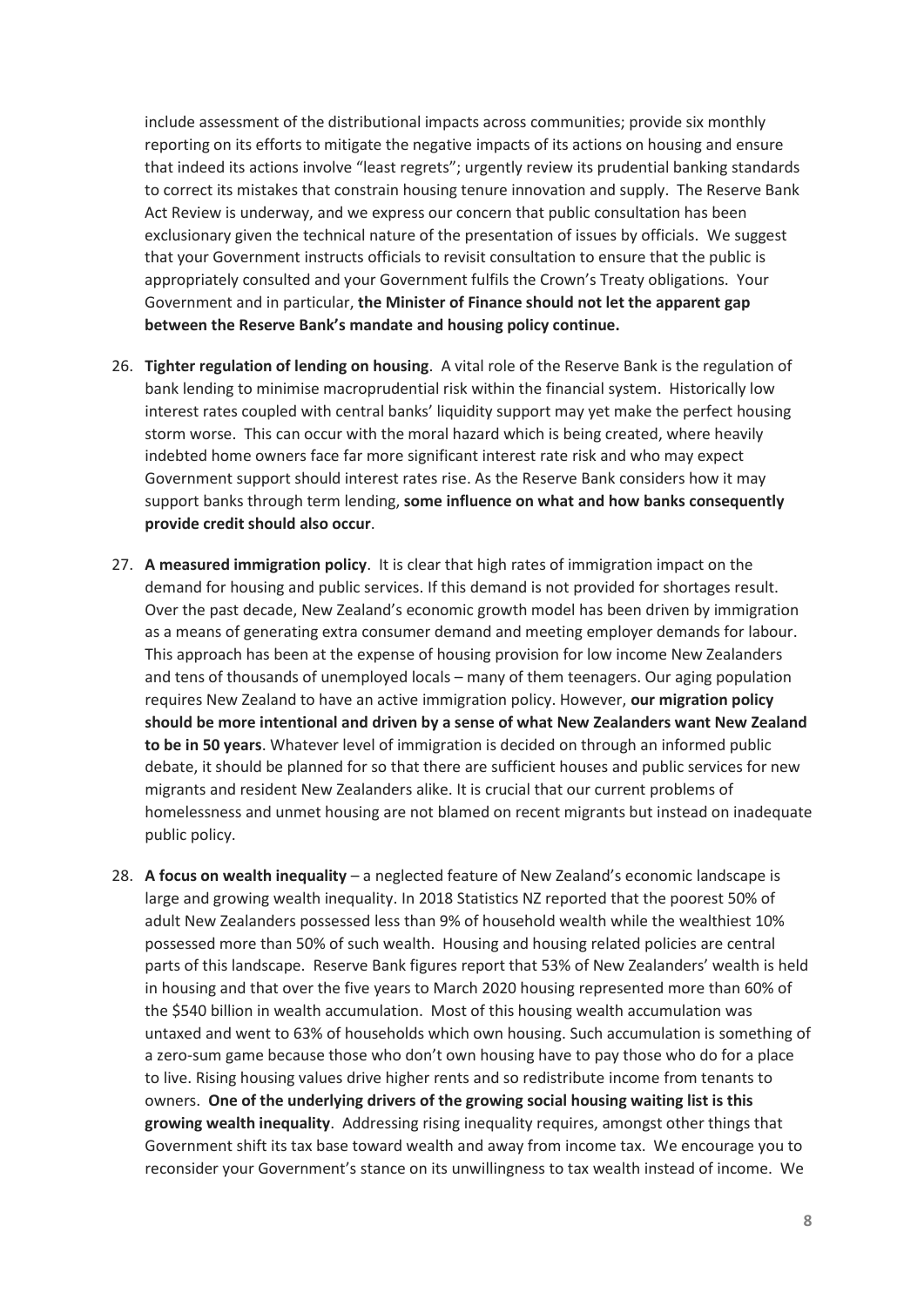see a tax base shift as the primary way of addressing wealth inequality and the housing poverty, which is related to this. As well such a shift may create more robust growth in our economy from entrepreneurship. We appreciate the Government's reluctance to consider a comprehensive tax on wealth at this stage. Still, we believe that it should remain a policy option for the future as political acceptance of the need for this shift grows.

- 29. **Encouragement of tenure innovation**. Alternative tenure models such as cooperative ownership, co-ownership, progressive ownership, community land trusts and more institutionalised forms of private rental housing known internationally as 'build to rent' have not yet become prevalent in New Zealand. This may be due to a lack of any real interest by a generation of housing policy advisors to look beyond the dichotomy of private rental and public rental housing as the sources of housing for those on modest incomes. Alternatively, it may be due to the inertia of banks which habitually lend to owner-occupiers and mum and dad property investors and see little advantage in venturing further. While alternative forms of tenure and institutional arrangements may take some time to achieve significant scale, there is still significant value in encouraging tenure diversity as a means of offering more choice, amenity and affordability in housing markets. A mature housing market should have at least 20% of its stock being in alternative tenures. Your Government should **use its Kiwibuild, Progressive Ownership and Residential Development Response Fund to encourage private sector alternative tenure initiatives.**
- 30. **Meaningful support for NGO and iwi-based housing initiatives.** The NGO social housing sector has never had the full support of Government. This situation needs urgent change. The sector's recent growth in stock numbers is mainly due to the conversion of existing social housing units – many owned by local councils, into income related rent stock. The Salvation Army's recent stock growth is based on its own capital and concessionary lending from a philanthropic trust. The current funding regime, which is based on operating subsidies, will not expand the stock of NGO social housing at any pace because most lack substantial balance sheets to leverage this expansion. The NGO housing sector offers many things which government agencies cannot including being mission driven, having greater flexibility and scope to innovate and having a capacity for the better pastoral care of those they house. **Government should provide meaningful support to both NGO and iwi/hapū-based housing initiatives** through the provision of capital grants and by providing them with access to Government owned land and development opportunities in Kainga Ora's urban redevelopment projects.
- 31. **Reform of the housing assistance programmes,** especially the Accommodation Supplement and the Temporary Assistance Scheme. The figures on housing assistance offered above indicate the extent of the failure of many parts of the housing support system to provide households and families with adequate and affordable housing. Temporary additional support and emergency housing grants are a form of a band-aid on the band-aid of the Accommodation Supplement. This system has become ad hoc and administratively complex while creating uncertainty and poverty traps for recipients. **Fundamental reform of housing assistance programmes is required** to address these failings, and this review should be tied into the recommendations of the Welfare Expert Advisory Group which have to date largely been overlooked by Government.
- 32. **A review of Kainga Ora's organisational and financial sustainability**. We do not believe that Kainga Ora, as it is presently organised and funded, has the capacity or capability to deliver the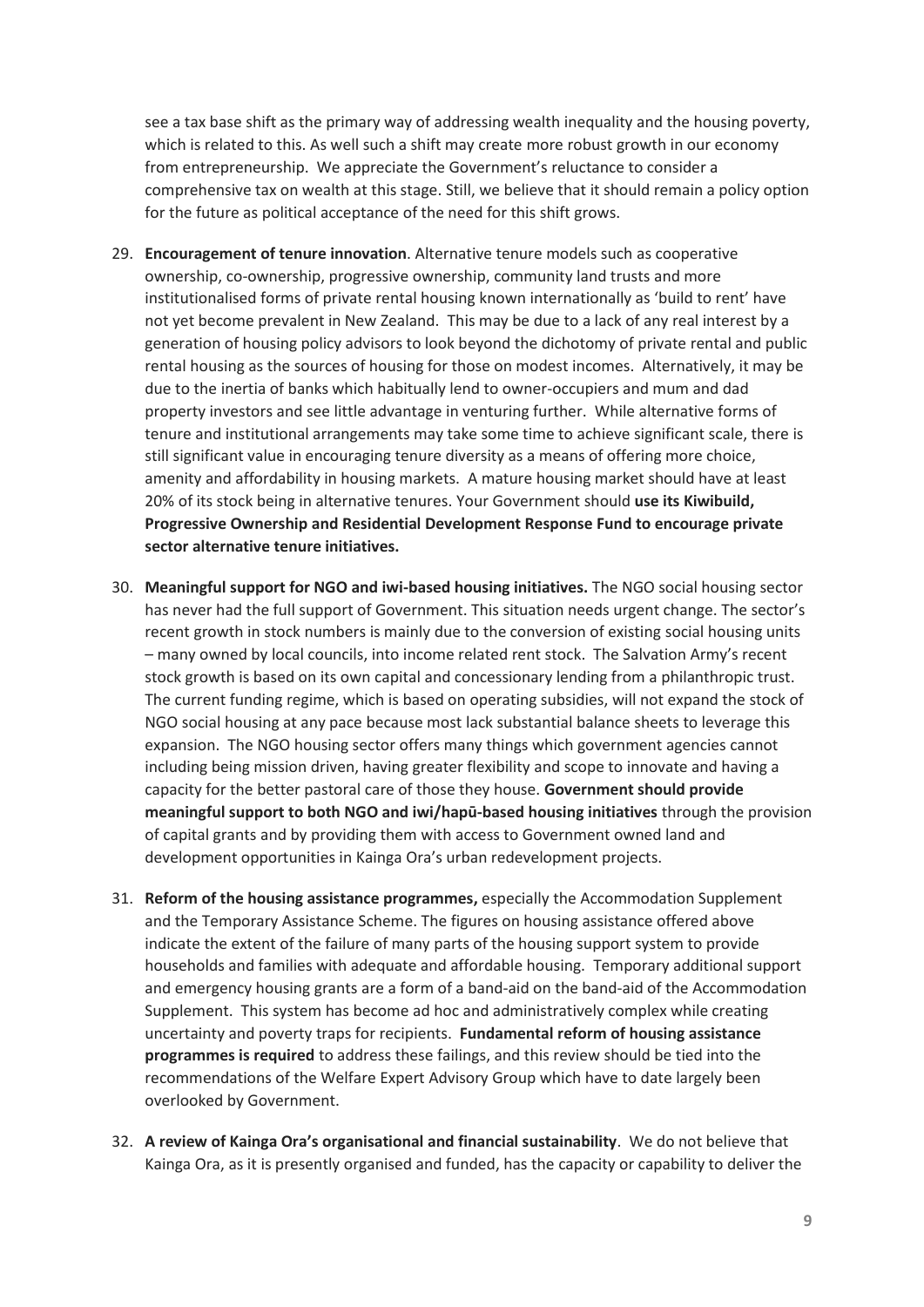scale, speed and sophistication of housing response required to address the current and pending housing shortages. We seriously question why an urban development agency was combined with a public housing provider in the first place. **We have concerns both for the adequacy of operational funding to support social housing and for your Government's reliance on Kainga Ora's balance sheet** to fund the infrastructure upgrades required in the redevelopment of public housing estates, along with the urban development and land supply required to sustain the level of affordable housing needed. We also question why it is best to have a single national provider of public housing and urban development projects when our other public services - such as schools and hospitals, have a local focus and a strong sense of local ownership. Adequate and decent housing is about placed based vibrant and nurturing communities, and we have seen nothing in the experience of centralised state-run housing provision to believe that such communities can be created and sustained by an agency such as Kainga Ora.

# **Conclusions**

- 33. It is essential to see these consequences of the perfect housing storm not in financial terms but in the context of the wellbeing of households, whanau and communities across the housing system. As noted above, the number of people receiving emergency housing assistance has risen 40% in six months. It seems likely that this number will continue to rise over the next 12 to 18 months on account of past under-investment in social and affordable housing as well the limited capacity of state agencies such as Kainga Ora to respond at scale and speed. Progress beyond mid-2022, in our view, depends significantly on the policy choices made over the next three to six months.
- 34. We encourage you to consider our advice and to use this analysis and the eight reform themes to reset your Government's housing policy priorities. It is likely that **without substantial changes in housing policy New Zealand will experience the equivalent of the intergenerational scarring, which resulted from the labour market reforms in the 1980s**. We believe that such generational harm should be avoided and that it can be with an imaginative and bold policy programme.
- 35. The Salvation Army is an organisation which is deeply committed to New Zealand's public good. With our public policy and housing related experience, we are keen to help in such a recasting. Like you, we want to see all New Zealanders adequately housed as soon as possible, and we would welcome an opportunity to discuss these ideas with you and your officials.

#### **Endnotes**

4 Source: Reserve Bank of New Zealand Statistics

<sup>&</sup>lt;sup>1</sup> See for example the Radio New Zealand news article of 1<sup>st</sup> October Return of New Zealanders: theme of migration in 2020 – professor. Available at https://www.rnz.co.nz/news/national/427323/return-of-newzealanders-theme-of-migration-in-2020-professor

<sup>&</sup>lt;sup>2</sup> Source: Statistics New Zealand data on total passenger movements

<sup>&</sup>lt;sup>3</sup> Source: Statistics New Zealand building consent data

<sup>5</sup> Real Estate Institute of New Zealand (2020) Monthly Property Report: October 2020. Available at https://www.reinz.co.nz/Media/Default/Statistic%20Documents/2020/September/REINZ%20Monthly%20Prop erty%20Report%20-%20September%202020.pdf